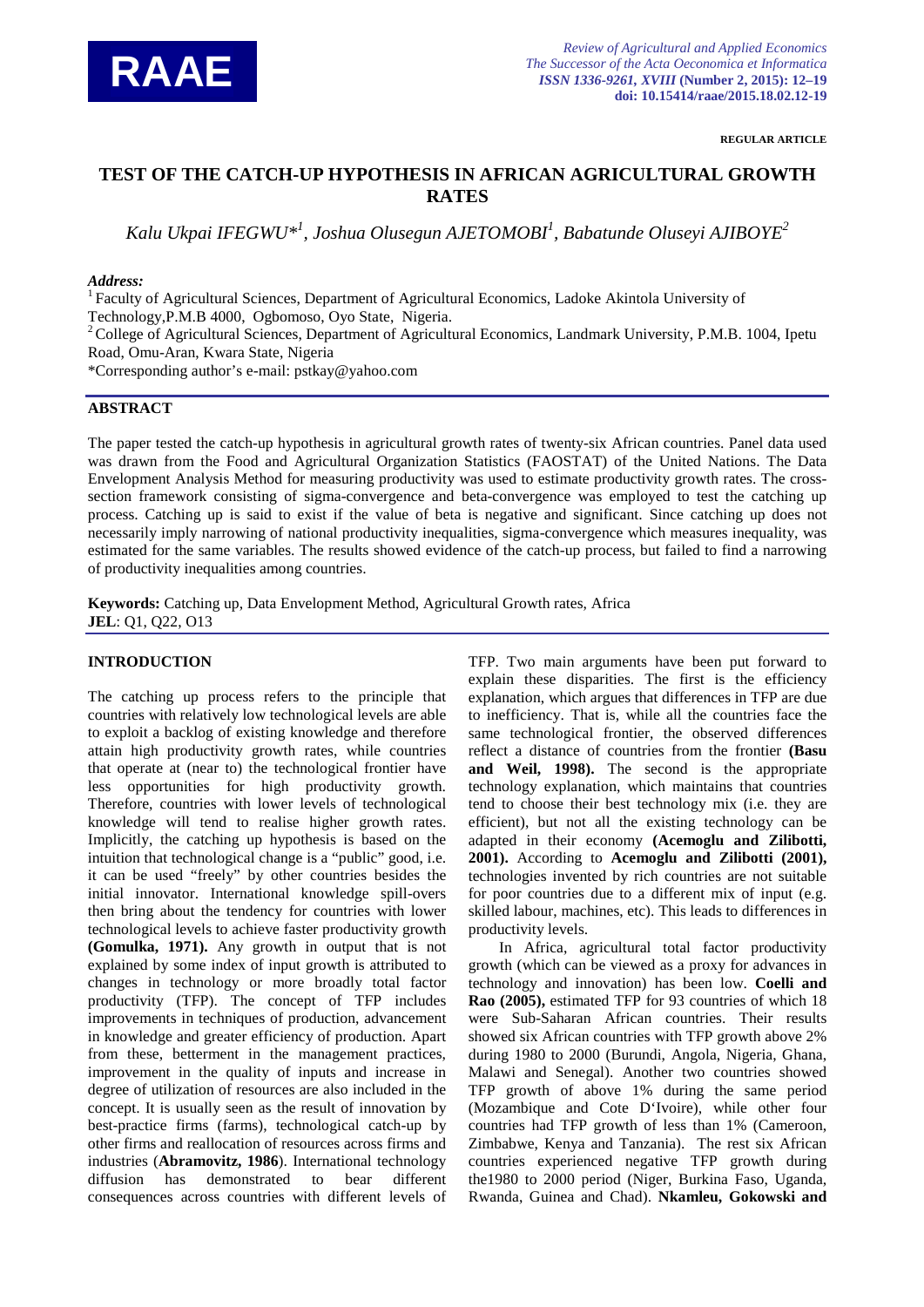**Kazianga (2003),** calculated that on average, total factor productivity in agriculture in 10 countries in Sub-Saharan Africa decreased between 1972 and 1999 by 0.2% annually. Also, some studies estimated negative TFP growth rates for a similar period. **Suhariyanto, Lusigi**  and Thirtle (2001), found negative agricultural productivity growth rates in Asia from 1965 to 1980 and in Africa from 1971 to 1981. The negative agricultural total factor productivity in Africa implies that recent growth rates were based on an increase in resource base instead of adoption of new techniques. It has been observed that declining agricultural total factor productivity in many African countries can be reversed through building what are called agricultural innovation systems that provide the enabling framework not only for the adoption of existing technologies and the development of new ones that are suited for African needs. Agricultural innovation systems denote the network of economic and non-economic actors, and the linkages amongst these actors enable technological, organizational and social learning of the kind needed to devise context-specific solutions **(Mapila, Kirsten and Meyer 2011).** Providing an overview of the innovations system would be beyond the scope of this paper. The paper focuses on the transfer of technological innovations (knowledge) that increase total factor productivity in agriculture from one country to another, thus, facilitating the catch-up of productivity growth.

Despite being far from the innovation frontier, and thus having the potential to play catch-up, innovation in the agricultural sector in Africa has been dominated by the narrow approach of employing technology transfer and adoption theory. But successful catch-up has historically been associated not merely with adoption of existing techniques in developed countries but also with technological innovation. Technological innovation in agriculture has been playing a very important role in the productivity catch-up process. According to the United States Department of Agriculture (**USDA, 2014**), Brazil's soybean production grew by 9.3% from the 2008/09 crop to the 2012/13 crop, while in the USA, production grew by 0.43% over the same period through technological innovation. By 2002, the overall average yield for soybean in Brazil (2.6 metric tons/hectare) surpassed the average yield in the United States (2.4 tons/hectare or about 36 bushels per acre). Two important innovative activities were fundamental to the productivity increase in Brazil's soybean industry. They included the adoption of zero-tillage (ZT) technology for agricultural process and the development of new soybean cultivars. Similarly**,** at the beginning of the independence movements of the 1960s, Africa was self-sufficient in goods and a leading agricultural exporter. In contrast, Asia was the epicentre of the world food crisis. But by the mid-1960s, Asia had launched the green revolution, which added 50 million metric tonnes of grain to the world food supply each year. Although Asia struggles with issues of household food supply, it is Africa, not Asia, which bears the brunt of the world food problem **(Byerlee, 1997).** The concept of technological capabilities has been put forward to explain the success of the South Asian countries to catch-up, thanks to their

capacity to attract and absorb technology developed abroad **(Kim, 1980).** Technical progress in agriculture was invariably embodied in new seeds, input suppliers, mechanisation and the emergence of new agricultural techniques and management practices. The use of modern inputs improved the marginal productivity of the land, labour and capital **(Davis et al., 2007).** Furthermore, in the past some other countries have caught-up with the leading international countries, others have forged ahead and several others have fallen behind (**Abramovitz, 1986).** Several factors contributed to the catch up of low productivity countries to high productivity ones. According to **Rassekh, Panik and Kolluri (2001),** two factors were central to catch up, although by no means exhaustive. The first was an adequate national innovative or learning capacity, that is, the human capital. The second was the networks of institutions that facilitated the adoption of new technologies. They maintained that catch up growth occurred by developing new ways of organizing production and distribution, and that the prerequisites for successful imitation and rapid growth included for the most part, an adequate pool of technical and managerial skills.

Empirical studies that have tested the catching up phenomenon, such as **(Barro, 1991; Barro and Sala-i-Martin, 1995; De Long, 1988; Mankiw, Romer and Weil 1992),** have focused mainly on the developed countries and had found the catching up process only for the developed countries and not for the developing countries. These studies were based on two common assumptions: developing countries are not fundamentally different from industrialized countries and free world wide availability of technological knowledge. There has been comparatively little work that specifically examines the catching up phenomenon within the African economies. In particular, these studies tested the catching up process on the per capita income of countries. This paper tests the catching up process on the agricultural productivity growth rates of African countries. Since the process of international technological spill-over is essentially a process of adoption of new techniques at the country level. It is necessary to test the catching up hypothesis in the agricultural sector. African countries are expected to have benefitted from the importation of agricultural technologies from other countries of the world over the years.

The main objective of this paper was to test the catching up hypothesis across twenty-six African countries. This was pursued using the cross section framework consisting of sigma ( $\sigma$ ) and beta ( $\beta$ ) convergence tests.  $\beta$ -convergence implies catching up in the long-run, and  $\sigma$ -convergence represents a narrowing productivity inequalities across the countries with the passage of time. The catching up phenomenon plays an important role in explaining a tendency of national growth rates to converge **(Abramovitz, 1986).** Convergence in agricultural productivity, on the other hand, has important policy ramifications for national poverty reduction and increasing standards of living. By testing the catching up hypothesis in agricultural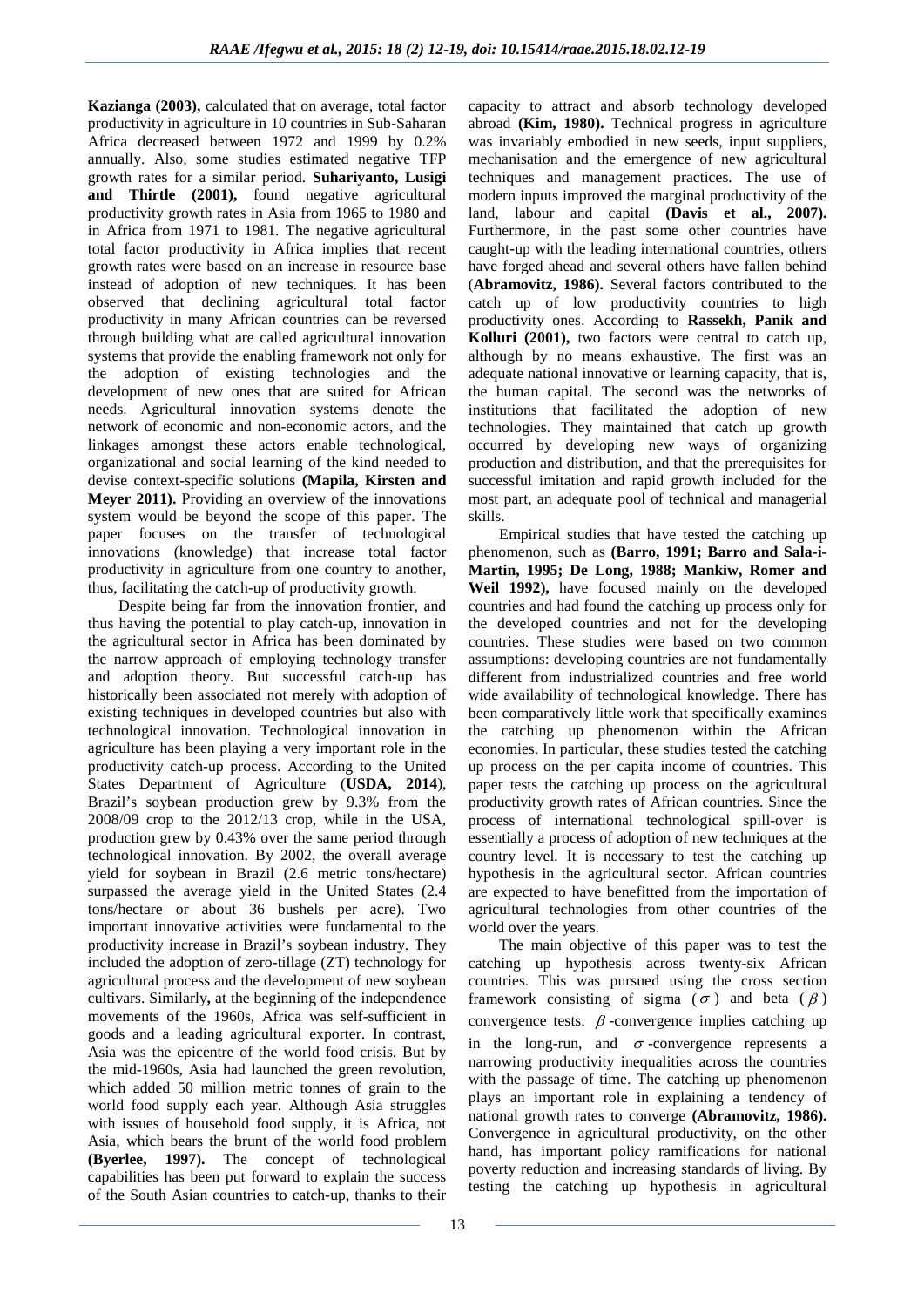productivity across the African countries, a significant contribution can be made towards the economic development of African economies, which is dependent in the long run upon agricultural productivity increases. As suggested by **Gutierrez (2000),** low agricultural productivity constitutes a major constraint to the achievement of household food security by rural families.

The specific objectives of this paper are two folds: (i) to analyse TFP growth rates across the different countries of Africa (ii) to test whether African countries are taking part in the catching up process.

To guide research, the following hypotheses were stated (i) there is no catching up of low-productivity African countries to high-productivity ones (ii) there is no narrowing down of productivity dispersion across the African countries. The rest of the study is organized as follows. The next section highlights the material and methods used for the study. This is followed by the section that presents the results and discussion. The last section concludes.

#### **MATERIAL AND METHODS**

#### *Data and Variables*

The data used for this study were drawn from the Food and Agricultural Organization Statistics (FAOSTAT) of the United Nations for a 49-year period from 1961 to 2009 as already mentioned. The data covered output and conventional agricultural inputs (land, labour, fertilizer, tractors and livestock) of twenty-six African countries for the period of the study. These productive factors have normally been included in all estimations of agricultural productivity **(Hayami and Ruttan, 1985; Gallup, Sachs and Mellinger 1999).** They constitute the proximate causes of agricultural productivity differences among countries. The measures of output and inputs used for this study relate to each country. Table 1 presents the variable definitions and measurement.

#### *Estimation Method*

The catching up hypothesis test requires data on productivity levels, from which growth rates are evaluated. Productivity growth has been defined by **Grosskopf (1993),** as the net change in output due to change in efficiency and technical change. Where the former is understood to be the change in how far an observation is from the frontier of technology, and the latter is understood to be shifts in the production frontier. Because it takes account of all inputs used, this definition provides a comprehensive measure of performance.

There exist several methods of estimating productivity levels. The paper used the data envelopment analysis (DEA) method for measuring productivity to compute the Malmquist TFP index for each country during the period under study based on the panel dataset described in Table1. DEA is a linear programming methodology, which uses data on the input and output quantities of a group of countries to construct a piece–wise linear production frontier for each year over the data points.

**Grosskopf (1993)** outlined the basic procedure for deriving the total factor productivity (TFP) index. Considering two time periods  $t$  and  $t^{+1}$ , corresponding outputs and inputs denoted by  $y^{t}$  and  $y^{t+1}$  and  $x^{t}$  and  $x^{t+1}$ , the production technology model  $S^t$ , for period *t* can be expressed as:

$$
S^{t} = \left\{ (x^{t}, y^{t}) : x^{t} \text{ can produce } y^{t} \right\}
$$
 (1)

Similarly, for  $S^{t+1}$ 

$$
S^{t+1} = \left\{ x^{t+1}, y^{t+1} \right\} : x^{t+1} \text{ can produce } y^{t+1} \}
$$
 (2)

The set *S* describes all the feasible input-output pairs at a given point in time. In a similar manner, technology can also be described with production function in period *t* as

$$
y^{t} = \max \left\{ y^{t t} : \left( x^{t}, y^{t} \right) \in S^{t} \right\}
$$
 (3)

and in period  $t + 1$ 

$$
y^{t+1} = \max \left\{ y^{t+1} : \left( x^{t+1}, y^{t+1} \right) \in S^{t+1} \right\} \tag{4}
$$

Assuming neutral disembodied technology in the Hicksian sense ( that is technology independent of input, the productivity change using technology of period t as reference is as follows:

$$
M_0^{t+1}\left(x^t, y^t, x^{t+1}, y^{t+1}\right) = \left[\frac{d_0^t\left(x^{t+1}, y^{t+1}\right)}{d_0^t\left(x^t y^t\right)}\right] \tag{5}
$$

Similarly, we can measure the TFP with period t+1 technology as reference as follows:

**Table 1** Variable definitions and measurement

| Variables  | Units          | Definitions                                                                           |
|------------|----------------|---------------------------------------------------------------------------------------|
| Output     | Million USD    | Quantity of agricultural production (1999-2001 price)                                 |
| Land       | 1,000 hectares | Sum of arable land, permanent crops and permanent pastures.                           |
| Labour     | 1,000 persons  | Number of persons who are economically actively engaged in agriculture                |
| Tractor    | Pieces         | Total number of agricultural tractors in use                                          |
| Fertilizer | Metric tons    | Quantity of fertilizer plant nutrient consumed (N plus P2O5 plus K2O)                 |
| Livestock  | 1.000 heads    | Weighted average of the number of animals on farm (weights are: camels 1.1; buffalo,  |
|            |                | horses and mules 1.0; cattle and asses 0.8; sheep and goat 0.1; pigs 0.2; fowl 0.01). |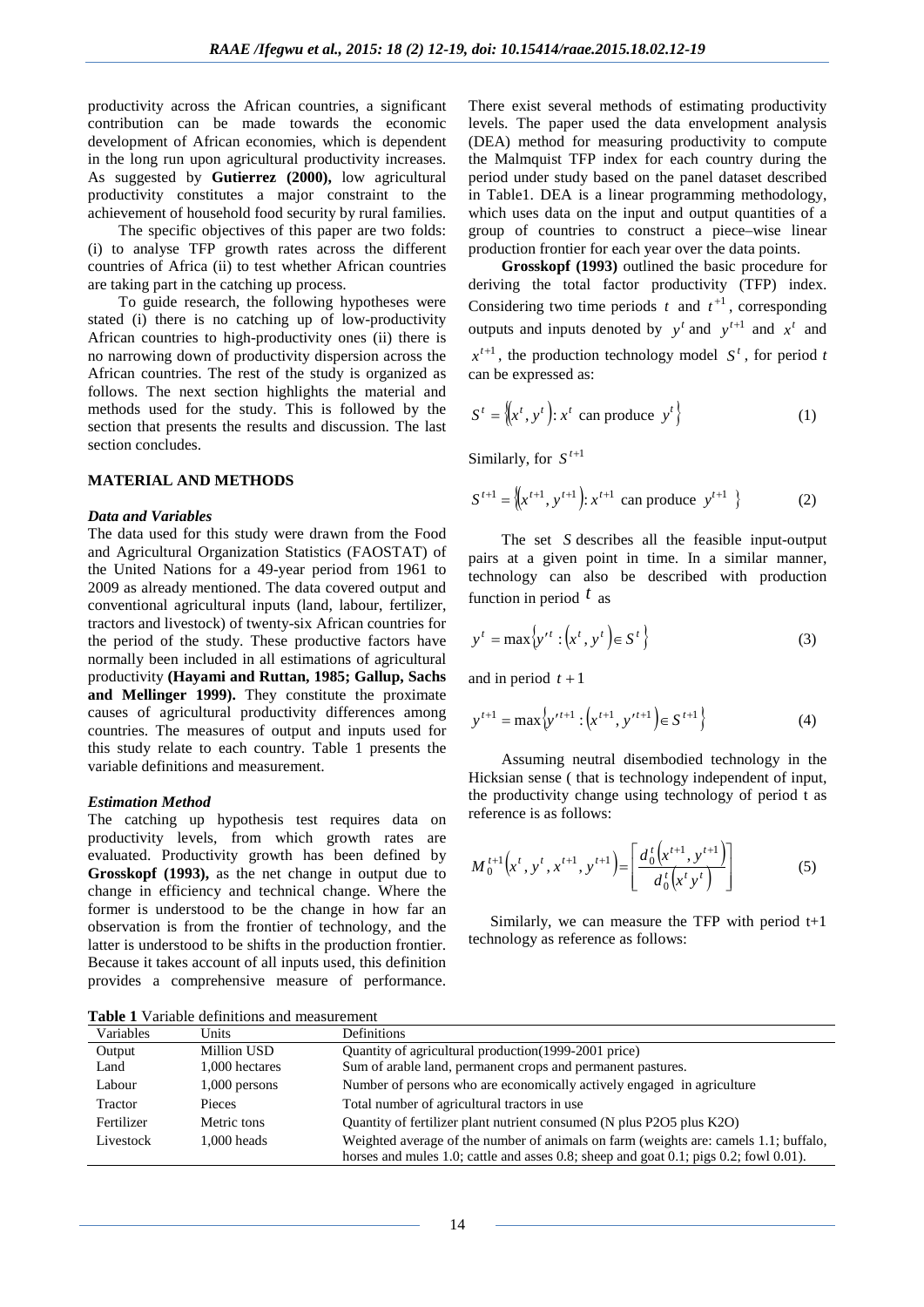$$
M_0^{t+1}\left(x^t, y^t, x^{t+1}, y^{t+1}\right) = \left[\frac{d_0^{t+1}\left(x^{t+1}, y^{t+1}\right)}{d_0^{t+1}\left(x^t, y^t\right)}\right] \tag{6}
$$

The Malmquist TFP index can then be derived by taking the geometric mean of the two output-based indexes in equations (5) and (6) as:

$$
M_0(x^t, y^t, x^t, y^t) = \left[ \frac{d_0^t(x^{t+1}, y^{t+1})}{d_0^t(x^t, y^t)} \dots \frac{d_0^{t+1}(x^{t+1}, y^{t+1})}{d_0^{t+1}(x^t, y^t)} \right]^{1/2}
$$
\n(7)

where  $d_0^t(x^t, y^t)$  is the output distance for year  $t$ , which is defined as the ratio of observed output to the maximum output, *y* producible with given technology and input vectors, *x* (**Shephard, 1970**). The superscript is the value of the output distance evaluated input-output of year  $t+1$  using technology of year  $t$ .

Equation (7) can be decomposed into the following two components namely: efficiency change *(effch*), and technical change (*techch*). Efficiency change is related to activities which employ the current amount of inputs more efficiently between two periods  $t+1$  and  $t$ , while technical change is related to applications of new production technology and knowledge between the two periods  $t+1$  and  $t$ . If the technical change is greater (or less) than one, then technological progress (regress) exists.

$$
effch = \left[ \frac{d_0^{t+1} \left( x^{t+1}, y^{t+1} \right)}{d_0^t \left( x^{t+1}, y^{t+1} \right)} \right] \tag{8}
$$

and

$$
techch = \left[\frac{d_0^t(x^{t+1}, y^{t+1})}{d_0^t(x^{t+1}, y^{t+1})} X \frac{d_0^t(x^t, y^t)}{d_0^{t+1}(x^t, y^t)}\right]^{1/2}
$$
(9)

Then, the product of the geometric means of the efficiency change (*effch*), and technical change (*techch*) is equal to the geometric mean of the Malmquist total factor productivity (*tfpch*) index. Improvements in agricultural total factor productivity and its components occur when the values of the indices are greater than one. The value of the index at a point in time minus one indicates the percentage of growth.

Previous studies have shown that agricultural total factor productivity change *(tfpch*), efficiency change (*effch*), and technical change (*techch*) are important factors explaining the differences in agricultural growth **(Rosegrant, Agcaoili-Sombilla and Perez 1992).** 

### *Concepts and methodology for testing the catch-up hypothesis*

The major theories providing a rationale for the catching up hypothesis include technology transfer and the neoclassical growth model. According to the technology transfer argument, the flow of technology should provide an opportunity for less advanced economies to advance rapidly toward economic conditions experienced in more advanced nations **(Elmslie, 1995).** This argument rests

on the idea that it is less costly for less advanced economies to imitate than to innovate. And because of diminishing returns to reproducible capital, an economy with a lower capital/labour ratio relative to another economy has a higher marginal productivity of capital and an opportunity to grow faster. The model predicts that differences in total factor productivity among economies with similar steady-state parameters, such as saving rates and human capital growth rates must be transitory, which in the long-run should lead to convergence of economies. Convergence implies a tendency for countries with low levels of productivity at the beginning of the period to grow more rapidly than those with high productivity initially. Thus, if the gap in agricultural productivity differences among countries is narrowing, the poor are catching up.

#### *Beta and Sigma Convergence*

Two primary concepts have been used to measure the presumption that low productivity countries, on average, will grow faster than high productivity ones (over the long term). The first notion, beta  $(\beta)$  convergence, considers whether the correlation between a country's initial TFP level and its subsequent growth in TFP is negative. The second, sigma ( $\sigma$ ) convergence, considers whether the dispersion of TFP among countries (as measured by their standard deviation) diminishes over time. And because of diminishing returns to reproducible capital, an economy with a lower capital/labour ratio relative to another economy has a higher marginal productivity of capital and an opportunity to grow faster. **Barro and Sala-i-Martin (1992)** were the first to introduce the notion of  $\beta$  and  $\sigma$  convergence to assess whether the lagging countries grow faster than the leading ones, implying that they will catch up  $(\beta$ convergence) in the long-run, or whether the dispersion of the productivity differences diminishes ( $\sigma$ convergence) over time. They provided a framework for testing the convergence hypothesis using cross section data. This study followed the cross-section approach for convergence testing to test the absolute (unconditional) productivity growth convergence, by estimating regressions with the productivity growth rate as the dependent variable and the initial productivity level as the explanatory variable as follows:

$$
\Delta \bar{y}_{i,t} = \alpha + \beta y_{i,0} + \varepsilon_i T \tag{10}
$$

where,  $\Delta = i s$  change in productivity,  $\bar{y}_i =$  average TFP growth rate, the index  $\vec{i}$  refers to the individual country  $(i=1,...26)$ ,  $t=$  final year  $\alpha$  and  $\beta$  are parameters to be estimated,  $y_i$  = initial TFP level, the index *i* refers to the individual country  $(i = 1, \ldots, 26)$ , index 0 refers to the initial year and  $\varepsilon_i$  is an error term with a zero mean and finite variance,  $T =$  time period  $(T = 1961$ ..........2009). Catching up is found to exist if the value of beta  $(\beta)$  is negative and significant. In this case, the convergence is said to be absolute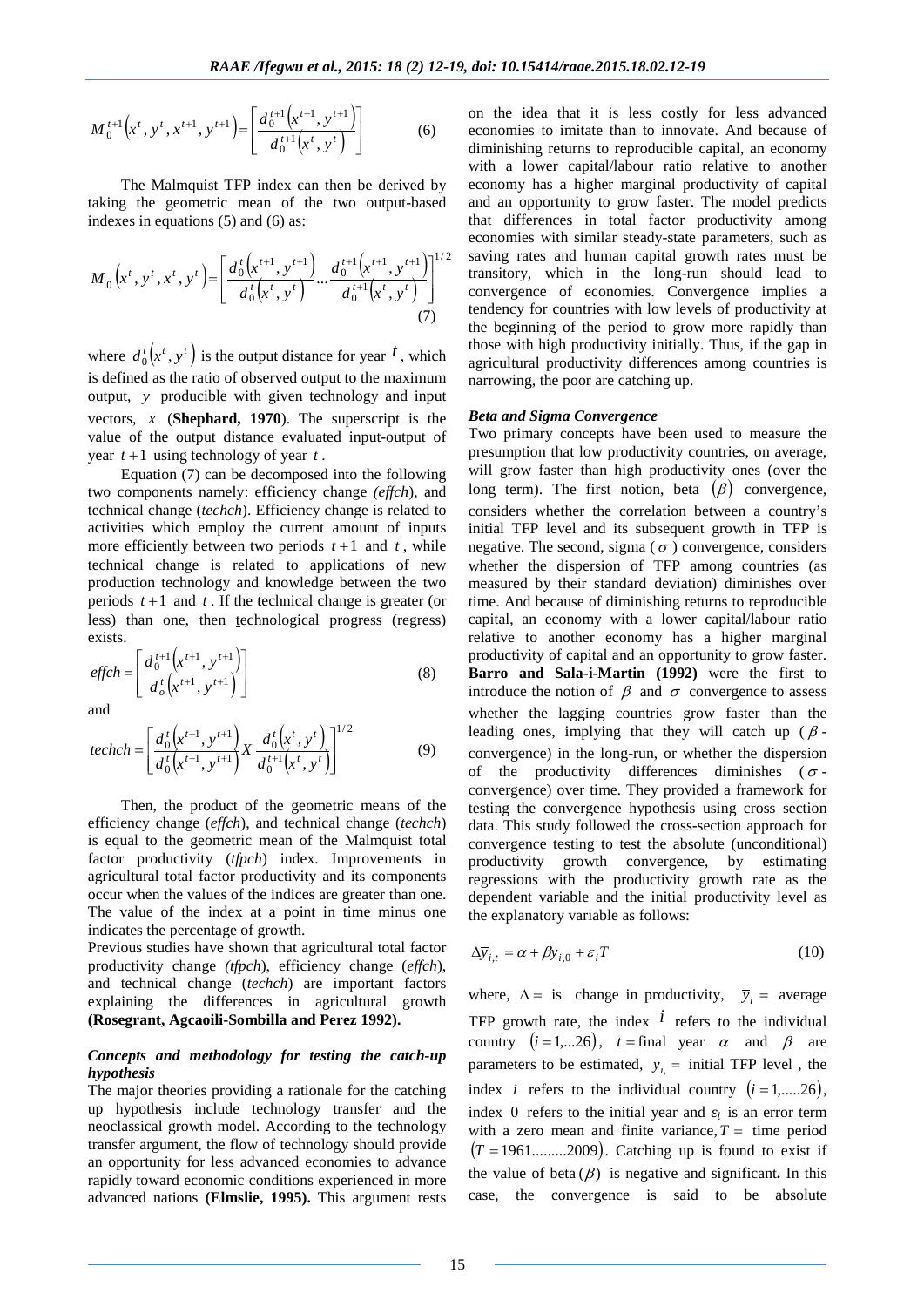(unconditional) since initial level of productivity is the only independent variable used. In contrast, if the value of  $\beta > 0$ , divergence exists.

The sigma  $(\sigma)$  convergence test, on the other hand measures the dispersion of productivity levels over time across a group of countries. Sigma convergence concept can be tested by estimating the cross-sectional standard deviations of the log of TFP. Sigma convergence holds if the standard deviations of the log of TFP decrease over time. The evidence of sigma convergence is useful, since one can observe periods of convergence or divergence through time. The above two measures are complementary, but not excludable. The existence of Beta convergence is a necessary condition, but not sufficient for sigma convergence to occur. There could be high intra-distribution mobility that leads to Beta convergence, but still does not guarantee a reduction in the dispersion distribution (**Thirtle et al., 2003)**.

## **RESULTS AND DISCUSSION**

## *Productivity Growth Rates*

The Data Envelopment Analysis (computer) progamme (DEAP) developed by **Coelli (1996)** was used to calculate the TFP Malmquist index and its components: technical efficiency change and technical changes over the entire period for each country as presented in Table 2. It should be recalled that if the value of the Malmquist index or any of its components is less than one, it implies regress between two adjacent periods, whereas values greater than 1 imply progress or improvement. In order to obtain the magnitude of growth, the values of Malmquist indices or any of its components can be subtracted from 1. The values of the indices capture productivity relative to the best performers. Table 2 indicates that twelve of the twenty-six countries of Africa had negative TFP growth rates over the 1961-2009 period (Algeria, Egypt, Libya, Morocco, Tunisia, Burkina Faso, Gambia, Niger, Senegal, Sudan, Burundi and Kenya).Tanzania had an agricultural TFP growth rate below 1%. Six had TFP growth rates below 10% (Uganda, Benin, Cote d'Ivoire and Ghana). While three experienced TFP growth rates above 10% (Guinea, Nigeria, and Togo). Both Malawi and Mozambique had TFP growth rates above 20%. Four had TFP growth rates above 40% (Namibia, South Africa, Zambia and Zimbabwe). The highest productivity growth for the period 1961-2009 was found in the southern countries of Africa-Zimbabwe (52.8%), Zambia (51.9%), South Africa (47.1%), Namibia (42.1%), Mozambique (29.8%) and Malawi (24.3%). This was followed by African countries of the Gulf of Guinea-Togo (19.4%), Nigeria (16.2%), Guinea (13.1%), Ghana (8.0%), Cote d'Ivoire (6.7%), Benin (4.8%), Uganda (3.7%). The results of negative TFP growth rates are consistent with **Suhariyanto, Lusigi and Thirtle (2001).** They found negative agricultural productivity growth rates in Africa from 1971 to 1981. **Coelli and Rao (2005)** also found similar results for some African countries during the1980 to 2000 period. These results indicate that agricultural output in those African countries grew by an increase in use of resources of land,

labour and capital inputs. Positive TFP growth rates in the other countries were by advances in technical change. The support for positive agricultural TFP growth rates in African countries in this study is in line with **Nkamleu, Gokowski and Kazianga (2003)** who estimated total factor productivity in agriculture in the countries of sub Saharan Africa between 1972 and 1999 and found an average positive TFP growth rate of 0.2%. The interesting question is, of course, whether the gap in agricultural productivity differences among countries is narrowing, that is, whether the low productivity countries are catching up with the high productivity countries.

# *Catching Up Test*

The catching up test was conducted by estimating regressions with the growth rate as the dependent variable and the initial level of productivity as the explanatory variable as in equation (1). Catching up exists if the value of  $\beta$  is negative and significant. On the other hand, if  $\beta$  is positive there is lagging behind among countries. The results of the catching up test (unconditional  $\beta$  convergence) are presented in Table 3. The table shows that for the study period, the estimated parameter  $\beta$ , which is the coefficient of the initial productivity level, was negative and significant at 1% level, indicating that low productivity countries are catching up with high productivity countries. In other words, countries with poor level of productivity at the beginning of the period grew faster than the high productivity countries. They took advantage of their backwardness and were able to exploit new technologies and thereby caught up with the best practice frontier. This indicates that technological innovations that increase total factor productivity is a public good that can be transferred from one country to another, facilitating the convergence of total factor productivity. The evidence for the existence of the catching up process (unconditional  $\beta$  convergence) in this study is in contrast with the multi-factor productivity results of **Thirtle et al (2000)** who found a strong evidence that agricultural productivity in Botswana's districts does not converge. In fact, there was divergence and districts with low levels of productivity at the beginning of the period grew less rapidly than the high productivity district during the period 1981-1996.

The existence of  $\beta$  – convergence implies a longterm catch-up mechanism. However, this mechanism can be offset by temporary shocks which adversely (or favourably) impact short-run dispersion. As a result,  $\beta$  – convergence may not be fully reflected in changes of the dispersion of productivity levels **(Barro, 1997).** This necessitated the need to conduct the  $\sigma$  – convergence test whose magnitude is measured by the standard deviation of the log of agricultural TFP across countries over time. This was pursued by plotting the cross-sectional standard deviations of TFP growth rates over time. The result is presented in figure 1. From the figure one can observe periods of convergence or divergence through time.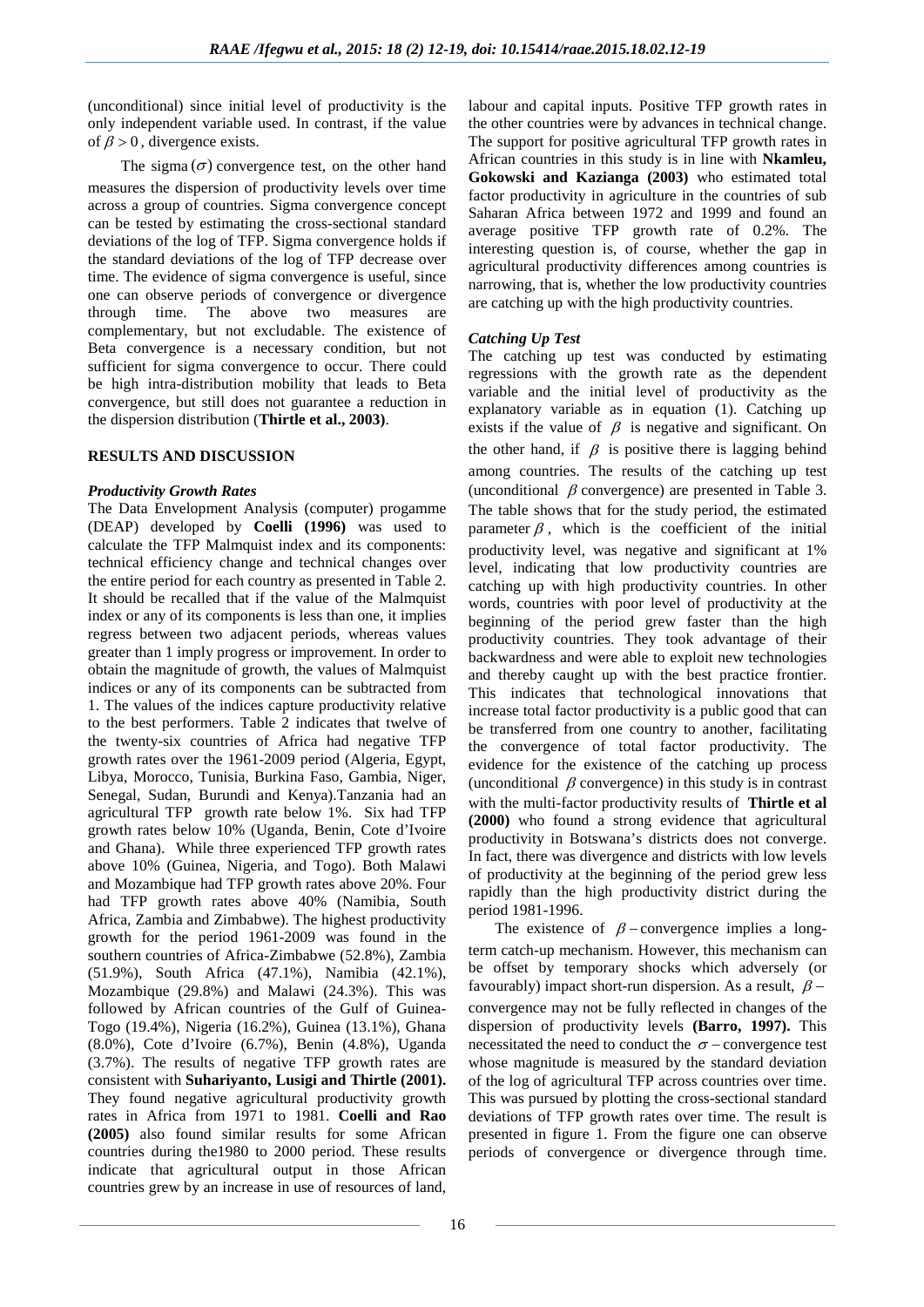| Annual means   |              | • STOWIN THRES OF the Maninguist TTT much and no components |              |              | Annual growth rates (%) |          |
|----------------|--------------|-------------------------------------------------------------|--------------|--------------|-------------------------|----------|
| <b>COUNTRY</b> | <b>EFFCH</b> | <b>TECHCH</b>                                               | <b>TFPCH</b> | <b>EFFCH</b> | <b>TECHCH</b>           | TFPCH    |
| Algeria        | 1.048        | 0.674                                                       | 0.706        | 4.80         | $-32.60$                | $-29.40$ |
| Egypt          | 1.034        | 0.679                                                       | 0.702        | 3.40         | $-32.10$                | $-29.80$ |
| Libya          | 1.026        | 0.693                                                       | 0.711        | 2.60         | $-30.70$                | $-28.90$ |
| Morocco        | 1.021        | 0.701                                                       | 0.716        | 2.10         | $-29.90$                | $-28.40$ |
| Tunisia        | 1.017        | 0.711                                                       | 0.724        | 1.70         | $-28.90$                | $-27.60$ |
| Burkina-Faso   | 1.014        | 0.741                                                       | 0.752        | 1.40         | $-25.90$                | $-24.80$ |
| Gambia         | 1.017        | 0.771                                                       | 0.784        | 1.70         | $-22.90$                | $-21.60$ |
| Niger          | 1.014        | 0.779                                                       | 0.790        | 1.40         | $-22.10$                | 21.00    |
| Senegal        | 1.012        | 0.815                                                       | 0.825        | 1.20         | $-18.50$                | 17.50    |
| Sudan          | 1.010        | 0.846                                                       | 0.854        | 1.00         | $-15.40$                | $-14.60$ |
| Burundi        | 1.008        | 0.882                                                       | 0.889        | 0.80         | $-11.80$                | 11.10    |
| Kenya          | 1.006        | 0.961                                                       | 0.966        | 0.60         | $-3.90$                 | $-3.40$  |
| Tanzania       | 1.005        | 1.002                                                       | 1.007        | 0.50         | 0.20                    | 0.70     |
| Uganda         | 1.003        | 1.034                                                       | 1.037        | 0.30         | 3.40                    | 3.70     |
| Benin          | 1.001        | 1.047                                                       | 1.048        | 0.10         | 4.70                    | 4.80     |
| Cote d'Ivoire  | 1.000        | 1.067                                                       | 1.067        | 0.00         | 6.70                    | 6.70     |
| Ghana          | 0.999        | 1.081                                                       | 1.080        | $-0.10$      | 8.10                    | 8.00     |
| Guinea         | 0.999        | 1.132                                                       | 1.131        | $-0.10$      | 13.20                   | 13.10    |
| Nigeria        | 1.000        | 1.162                                                       | 1.162        | 0.00         | 16.20                   | 16.20    |
| Togo           | 1.000        | 1.194                                                       | 1.194        | 0.00         | 19.40                   | 19.40    |
| Malawi         | 1.000        | 1.243                                                       | 1.243        | 0.00         | 24.30                   | 24.30    |
| Mozambique     | 0.999        | 1.299                                                       | 1.298        | $-0.10$      | 29.90                   | 29.80    |
| Namibia        | 1.000        | 1.421                                                       | 1.421        | 0.00         | 42.10                   | 42.10    |
| South Africa   | 1.000        | 1.471                                                       | 1.471        | 0.00         | 47.10                   | 47.10    |
| Zambia         | 1.000        | 1.519                                                       | 1.519        | 0.00         | 51.90                   | 51.90    |
| Zimbabwe       | 1.000        | 1.528                                                       | 1.528        | 0.00         | 52.80                   | 52.80    |
| Overall Mean   | 1.009        | 0.983                                                       | 0.991        | 0.90         | $-1.70$                 | $-0.90$  |

| <b>Table 2:</b> Growth rates of the Malmouist TFP index and its components |  |
|----------------------------------------------------------------------------|--|
|----------------------------------------------------------------------------|--|

Note: EFFCH=efficiency change, TECHCH=technical change, TFPCH= total factor productivity change. Annual means are geometric means of individual country values and annual growth rates are the value of the TFP index at a point in time minus one which indicates the percentage of growth.

| Table 3: Testing for Beta Convergence |  |  |  |  |
|---------------------------------------|--|--|--|--|
|---------------------------------------|--|--|--|--|

| Period    |   | Variable Coefficient Std. error t-statistics R-squared |        |           |      |
|-----------|---|--------------------------------------------------------|--------|-----------|------|
| 1961-2009 | α | 21.9352                                                | 5.9497 | 3.690*    | 0.40 |
|           |   | $-7.3221$                                              | 1.8169 | $-4.303*$ |      |

**Note:** \*Significant at 1% level (p<0.01).



**Figure** 1. Testing for  $\sigma$  − Convergence (Standard Deviation of Log of TFP)

This indicates that productivity gap between some low productivity countries and high productivity ones still exist. For example, the standard deviations of the log of TFP showed a steady increase in the dispersion of the cross-sectional standard deviations of the log of TFP after 1964 and then reduced slightly in 1968, the standard deviation reached 0.9 (from 0.34 in 1962), to drop to 0.14 in 1985. This implies a mix of an increase and decrease in the distribution of dispersion in TFP growth rates at cross-sectional level and over the study period. It was found that the result did not confirm the catching up (Beta convergence) result in Table 3. In simple terms, we can say that there is the existence of divergence. A common explanation for rejection of this hypothesis is that  $\sigma$  -convergence is sensitive to temporary shocks. In the agricultural sector, these could include fluctuation of such variables as demands, disease, or weather conditions.

### **DISCUSSION AND CONCLUSIONS**

The study applied data drawn from the Food and Agricultural Organization Statistics (**FAOSTAT)** of the United Nations for a 49-year period (1961-2009) to estimate total factor productivity (TFP) in 26 countries of Africa. The Data Envelopment Analysis (computer) programme (DEAP) developed by **Coelli (1996)** was used to calculate the TFP Malmquist index and its components: technical efficiency change and technical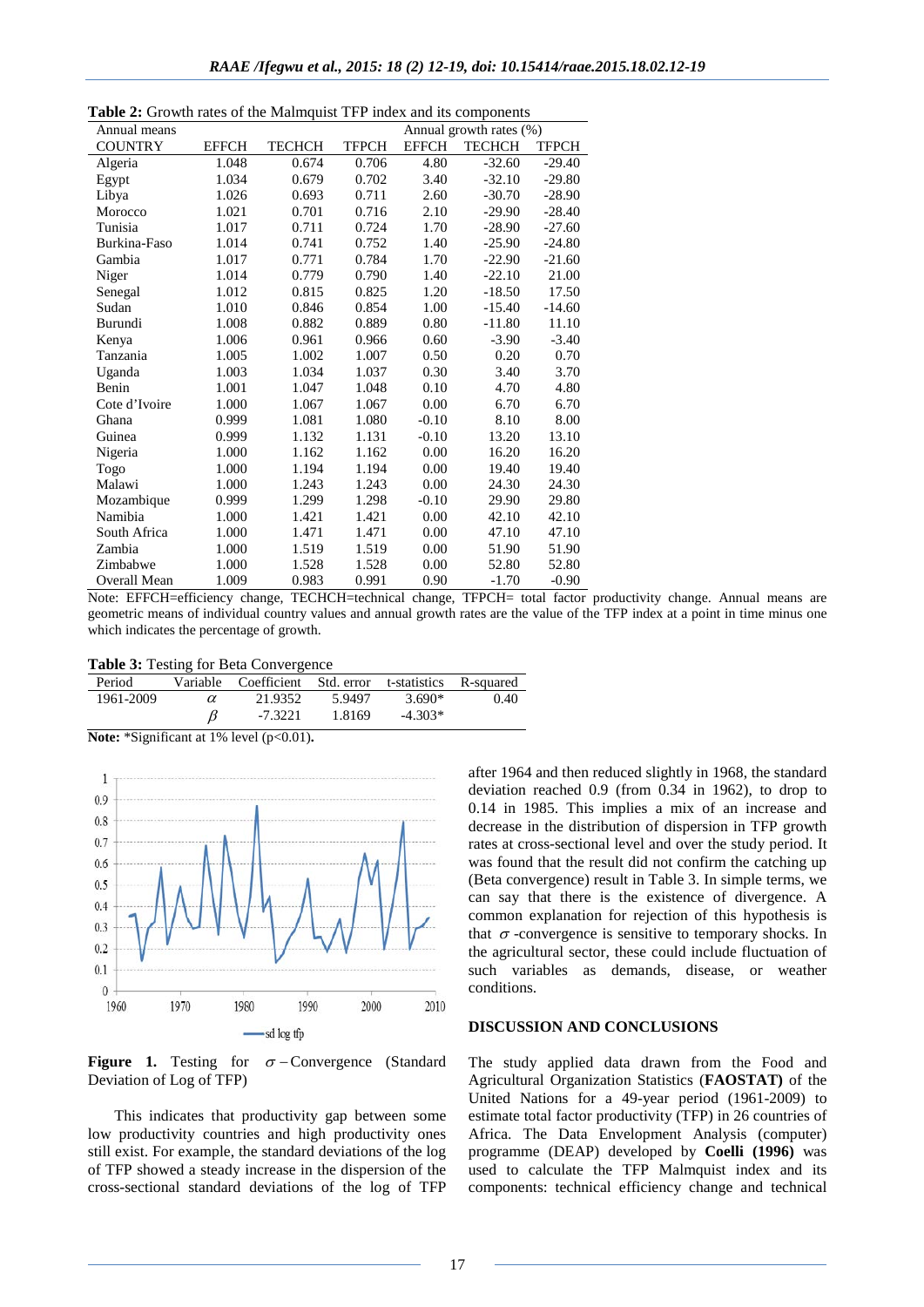changes over the entire period for each country. Twelve of the twenty-six countries of Africa had negative TFP growth rates over the 1961-2009 period (Algeria, Egypt, Libya, Morocco, Tunisia, Burkina Faso, Gambia, Niger, Senegal, Sudan, Burundi and Kenya).Tanzania had an agricultural TFP growth rate below 1%. Six had TFP growth rates below 10% (Uganda, Benin, Cote d'Ivoire and Ghana). While three experienced TFP growth rates above 10% (Guinea, Nigeria, and Togo). Both Malawi and Mozambique had TFP growth rates above 20%. Four had TFP growth rates above 40% (Namibia, South Africa, Zambia and Zimbabwe). The highest productivity growth for the period 1961-2009 was found in the southern countries of Africa-Zimbabwe (52.8%), Zambia (51.9%), South Africa (47.1%), Namibia (42.1%), Mozambique (29.8%) and Malawi (24.3%). This was followed by African countries of the Gulf of Guinea-Togo (19.4%), Nigeria (16.2%), Guinea (13.1%), Ghana (8.0%), Cote d'Ivoire (6.7%), Benin (4.8%), Uganda (3.7%). The TFP measures were then used to estimate the productivity growth rates. Employing a cross section framework, the concepts of  $\beta$  – convergence, interpreted as catching up and  $\sigma$  − convergence were tested. An obvious catching up process (unconditional  $\beta$  – convergence) was evident in Africa during the study period. This was however, not supported by the  $\sigma$  − convergence test, which rather showed divergence. From a policy perspective, evidence of  $\beta$  – convergence is a positive achievement as it implies catching up of low productivity countries to high productivity ones. However, there was no reduction in national inequality in agricultural productivity in the long-run, given the absence of  $\sigma$  – convergence. In Africa, mere importation of agricultural technologies, without investment in understanding the principles and uses of technology will not reduce productivity inequalities across countries. There is an urgent need for governments and the private sectors to increase investments in human and institutional capital.

# **ACKNOWLEDGEMENT**

The initial paper was presented at the  $12<sup>th</sup>$  GLOBELICS International Conference held at Addis Ababa, Ethiopia on the 29<sup>th</sup>-31<sup>st</sup> October, 2014. We acknowledge with gratitude the funding from SIDA and Aalborg University to support the travel expenses and/or fee reduction in connection with conference participation. We are equally grateful to Prof. Abdeldader Djeflat, of Université de Lille for his helpful suggestions. We also thank all other conference participants who made useful comments to the improvement of this work. We are however, solely responsible for all the remaining errors and shortcomings.

# **REFERENCES**

ABRAMOVITZ, M. 1986. Catching up, forging ahead, and falling behind, *Journal of economic History*, 46, 385- 406. doi:<http://dx.doi.org/10.1017/s0022050700046209>

ACEMOGLU, D. - ZILIBOTTI, F. 2001. Productivity differences, *Quarterly Journal of Economics,* 116(2): 563-606. doi:<http://dx.doi.org/10.3386/w6879>

BARRO, R. - SALA-I-MARTIN, X. 1992. Convergence, Journal of Political Economics vol.100, (2): pp. 223 – 251. doi:<http://dx.doi.org/10.1086/261816>

BARRO, R. - SALA-I-MARTIN, X. 1995. Economic Growth, 2nd edition. Cambridge: MA, MIT Press.

BASU, S. - WEIL, D. N. 1998. Appropriate technology and growth, *Quarterly Journal of Economics* 113 (4): 1025-1054. doi:<http://dx.doi.org/10.3386/w5865>

BYERLEE, D. 1997. African Food Crisis, Lynee Reinner Publishers Inc; London.

CLARK, N. 2002. Innovation systems, institutional change and the new knowledge market: Implications for third world agricultural development, *Economics of Innovation and New Technology* Vol. 11 No. 4-5 pp. 353-368. doi:

<http://dx.doi.org/10.1080/10438590200000004>

COELLI, T. 1996. Guide to DEAP version 2.1: A data envelopment analysis (computer) Program, CEPA working paper 96/08, *Centre for Efficiency and Productivity Analysis, University of New England*.

COELLI, T. J. - RAO, D.S.P. 2005. Total factor productivity growth in agriculture: A malmquist index analysis of 93 countries, 1980–2000," *Agricultural Economics* 32,115–134. doi: <http://dx.doi.org/10.3386/w5865>

DAVIS, K. D. - EKBOIR, J. - MEKASHA, W. - OCHIENG, C.M.O. - SPIELMAN, D.J.- ZERFU, E. 2007. Strengthening Agricultural Education and Training in Sub-Saharan Africa From an Innovation Systems Perspective: Case Studies of Ethiopia and Mozambique*.*  IFPRI Discussion Paper 00736*.* International Food Policy Research Institute (IFPRI), Washington, DC.

DELONG J.B. 1988. Productivity growth, convergence and welfare: Comment, *American Economic Review* 78: 1138–1154. doi:<http://dx.doi.org/10.3386/w2419>

ELMSLIE, B. T. 1995. Retrospectives: The convergence debate between David Hume and Josiah Tucker *Journal of Economic Perspective,* 9, 207*–*216. doi:<http://dx.doi.org/10.1257/jep.9.4.207>

FAO (Food and Agriculture Organization of the United Nations) 2009. FAOSTAT database. <http://www.fao.org/>. Accessed February 15, 2010.

GALLUP J.L.- SACHS, J.D. - MELLINGER, A.D. 1999. Geography and Economic Development*, Annual World Bank Conference on Development Economics*, Washington D.C.: The World Bank.

GOMULKA, S. 1971. Inventive activity, diffusion and the stages of economic growth, (Skrifter fra Aarhus Universitets Okonomiske Institut, NR.24 ) Aarhus.

GROSSKOPF, S. 1993. Efficiency and productivity in: Fried, Lovell and Schmidt eds; The measurement of productive efficiency (Oxford University Press, New York) 3-67.

GUTIERREZ, L. 2000. Convergence in US and EU agriculture *European Review of Agricultural Economics,*  27, 187-206. doi:<http://dx.doi.org/10.1093/erae/27.2.187> HALL, A. - MYTELKA, L. - OYEYINKA, B. 2006. Concepts and guidelines for diagnostic assessments of